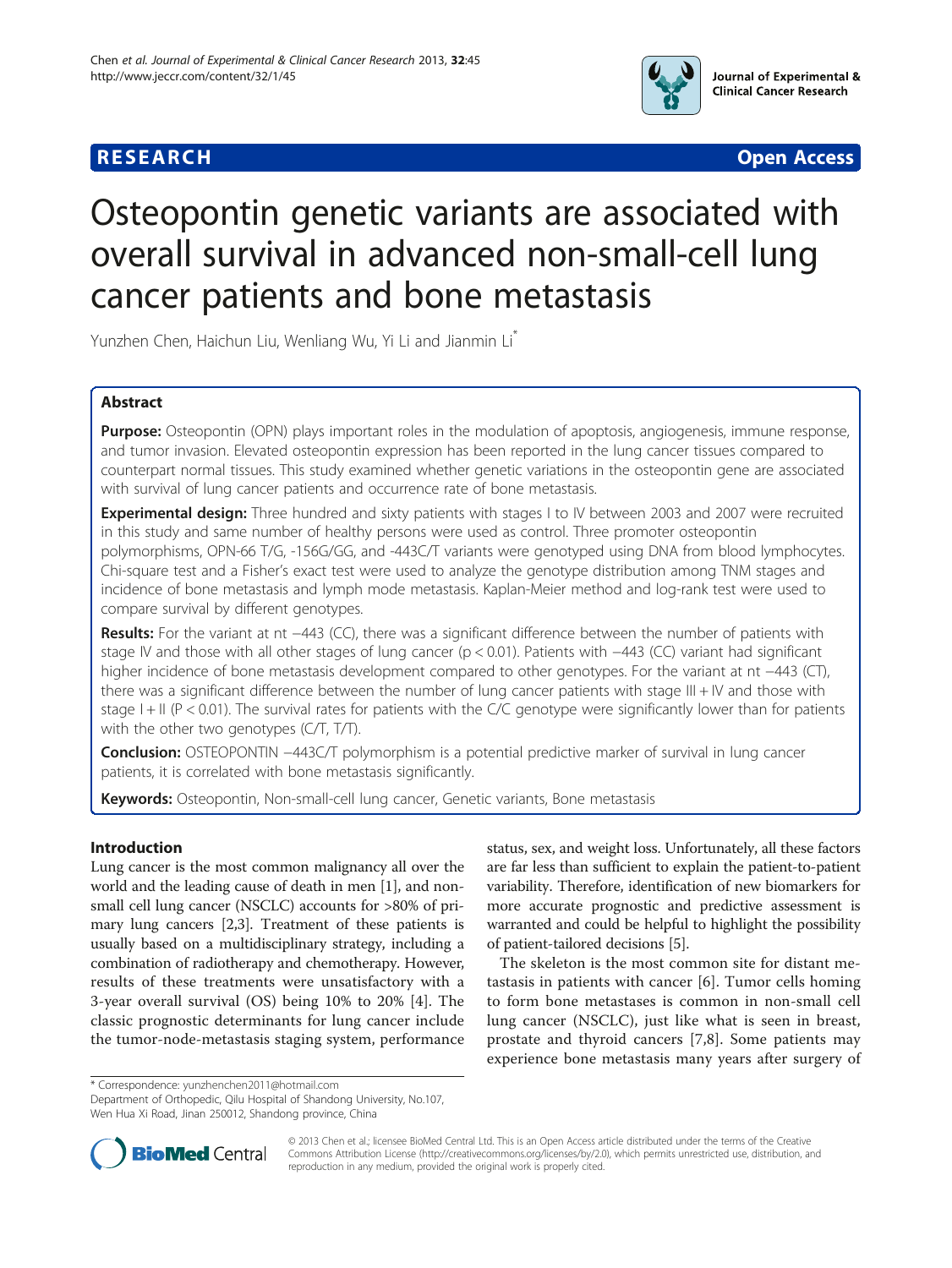the primary tumor. The high morbidity and significantly increased risk of fractures associated with bone metastasis seriously affect patients' quality of life. About 36% of all lung cancers and and 54.5% of stage II-IIIA NSCLC showed postoperative recurrence or metastasis [\[9\]](#page-5-0). Many lung cancer patients expect new and more sensitive markers to predict metastatic diseases. If bone metastasis can be predicted early enough, then effective prevention could be started and may result in an improvement in survival [[10\]](#page-5-0). The molecular and cellular mechanisms leading to the development of bone metastasis in NSCLC remain unclear, so searching for effective biomarkers to predict the possibility of bone metastasis is valuable in clinical practice.

OPN is a sibling glycoprotein that was first identified in 1986 in osteoblasts. OPN is a highly negatively charged, extracellular matrix protein that lacks an extensive secondary structure [[11](#page-5-0)]. The OPN gene is composed of 7 exons, 6 of which contain coding sequence [[12\]](#page-5-0). OPN was first implicated in malignancy by in vitro studies detecting increased levels of OPN expression after cell transformation [[13](#page-5-0)] and from the observation that tumor cells with high metastatic potential had increased OPN expression. As discussed, OPN binds to several integrin receptors including α4β1, α9β1, and α9β4 expressed by leukocytes. These receptors have been well-established to function in cell adhesion, migration, and survival in these cells. Therefore, recent research efforts have focused on the role of OPN in mediating such responses [\[14\]](#page-5-0). OPN gene transcription in bone tissue is regulated by the interaction between transactivating factors and vitamin D3 responsive elements [[15\]](#page-5-0).

Previous study has confirmed that OPN is overexpressed in the NSCLC tumor tissues compared to adjacent normal counterparts; and its overexpression is significantly correlated with TNM stages and lymph metastasis [\[16\]](#page-5-0). However there are no relative reports about the relationship between OPN polymorphisms with survival of NSCLC and risk of bone metastasis currently. In the present study, we recruited 360 NSCLC patients and 360 cancer-free control, aim to investigate whether OPN-66 T/G, -156G/GG, and -443C/T genotypes affect the survival of patients; meanwhile to determine whether they have an association with incidence of bone metastasis development.

# Patients and methods Patients

Three hundred sixty ambulatory patients with stage I to IV lung cancer patients who were admitted to the College of Medicine of Shan Dong University, Qi Lu Hospital in Jinan, China between October 2003 and July 2007 were studied. 79 patients with bone metastasis and 281 patients

without bone metastasis were included in this study. The median age was 57.21 years (range, 24 to 81 years); 199 patients were male and 161 patients were female. The diagnosis of lung cancer was confirmed cytologically or histologically. All patients gave their informed consent to the diagnostic procedures. The TNM stage mentioned in the current study was diagnosed at first hospitalization. Healthy control group consisted of a random sample of 360 ethnic Han Chinese from Shan Dong province.

Bone metastasis evaluation: All patients were evaluated for bone metastasis by bone scintigraphy. A total of 25 mCi 99mTechnetium methylene diphosphonates (MDP) was injected intravenously, and front and back images of the whole body were taken after 3 hours. The apparatus used was a double-detector gamma camera (VERTEX, ADAC Co., CA, USA). Bone scintigraphy was read by two radiologists and classified into either a bone metastasis-positive or a negative group. When the bone scintigraphic interpretation differed among radiologists, positive scans were further assessed by additional radiographs; computerized tomography, magnetic resonance imaging, positron emission tomography or bone biopsy, except when the increased uptake was recognized as being due to a benign condition [\[17,18](#page-5-0)].

All the participants agreed to participate in this study and had adequate blood DNA for genotyping and all had complete follow-up and clinical information. There was no significant difference in the distribution of demographic information between patients enrolled and patients who did not. Written informed consent was obtained from each participant for the use of their DNA and clinical information. The study was approved by the ethnic committee of Qilu hospital.

# SNP genotyping

Genomic DNA was extracted from 5-mL blood sample that was collected from each patient upon recruitment. The OPN-66 T/G, -156(rs17524488), and −443(rs11730582) variants were genotyped by direct sequencing of the sense and anti-sense strands following polymerase chain reaction (PCR) amplification of the promoter regulatory region −473 to −3 (forward primer 50-CAA GCT ACT GCA TAC TCG AAA TCA CA-30; reverse primer 50- ACA ACC AAG CCC TCC CAG AAT TTA-30), as previously described [[19\]](#page-5-0). PCR was performed using 50 ng DNA as a template under the following conditions: 95°C for 10 min, then 36 cycles of 94°C for 30 s, an annealing temperature for 60 s, and 72°C for 60 s, with a final extension at 72°C for 15 min. After affinity membrane purification using the QIAquick Gel Extraction kit (Qiagen, Carlsbad, CA, USA), the PCR products were subjected to cycle sequencing with the respective forward and reverse primer using an automated ABI 3100 DNA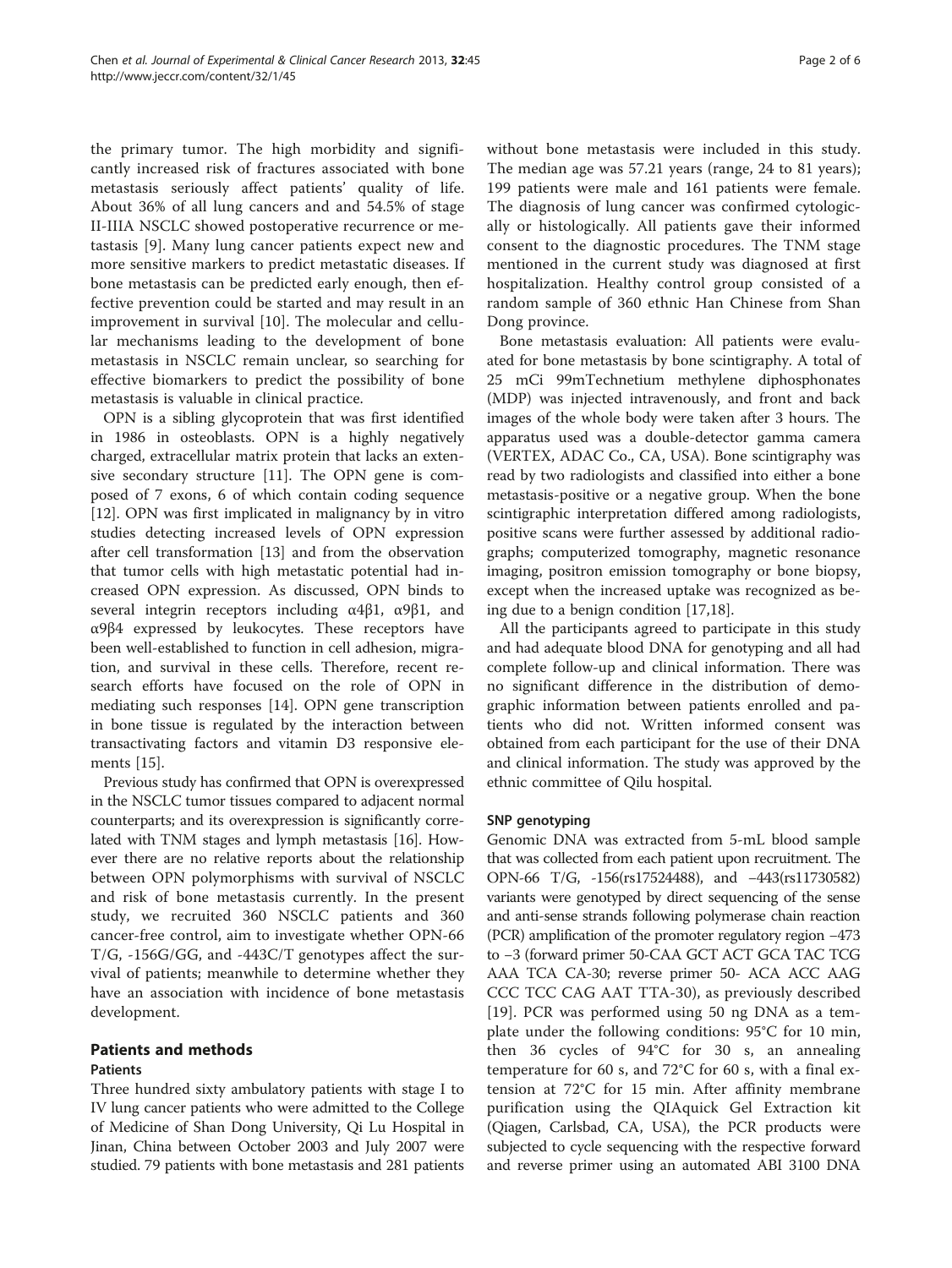sequencer by GeneCore Bio Technologies (Shanghai China). A 15% blind, random sample of study subjects was genotyped twice by different persons (Yunzhen Chen and Haichun Liu) and the reproducibility was 100%.

## Statistical analysis

Statistical analysis was performed using SPSS 18.0 software. Quantitative variables departing from the normal distribution, including age, gender and smoking status were summarized. Comparison of age between cases and controls was assessed using an independent Student's t-test. Comparison of gender, smoking stauts and genotype frequencies between cases and controls was assessed using a chi-square test and a Fisher's exact test. Survival was calculated by the Kaplan-Meier method. All probability (P) values were two-tailed and statistical significance was indicated as P < 0.05.

### Results

# Patient characteristics and clinical outcomes

This study recruited 360 patients with lung cancer and 360 healthy controls. The baseline clinical characteristics of patients are summarized in Table 1. 79 patients (17.4%) were diagnosed with bone metastasis. By the time of the final analysis (July 2012), the median followup time had been 32 months. There were no significant differences in terms of distribution of age and gender, but significant on smoking status, suggest smoking is one of risk factors. Clinicopathologic characteristics of the patients and controls are shown in Table 1.

# SNPs in the promoter region of human OPN gene

Direct sequencing of DNA fragments between nt −473 and nt −3 in patients and age- and gender-matched controls revealed 3 SNPs in the OPN promoter, located at nt −156 [GG/GG homozygotes, GG/G-(deletion) heterozygotes, G-/G- homozygotes], nt −443 [CC homozygotes, CT heterozygotes, TT homozygotes], and nt −66 (Additional file [1](#page-4-0): Figure S1), as shown in Table [2](#page-3-0). There was no significant difference in the distribution of these SNPs (nt −66, -156, -443) between patients and controls. The distribution of genotypes for TNM stages in lung cancer is shown in Table [3.](#page-3-0) However, regarding tumornode-metastasis TNM stages, we found that for the SNP at nt −443, among patients with the CT genotype, there was a significant difference between patients with stages I + II and stages  $III + IV$  (p < 0.01), data was shown in Table [4.](#page-3-0) Similarly, among patients with the CC genotype at nt −443, there was a significant difference between patients with stages  $III + IV$  and stages  $I + II$  (P < 0.01) and between stages IV and combination of stage I to stage III ( $P < 0.01$ ; Table [4](#page-3-0)). There were no significant differences among the TNM stages and the other two SNPs (nt −66 and nt −156) of the OPN promoter. We

## Table 1 Clinicopathologic characteristics of patients with NSCLC and healthy controls

| No. of patients or controls |              |        |  |
|-----------------------------|--------------|--------|--|
| Case (n)                    | Controls (n) | P      |  |
| 360                         | 360          |        |  |
|                             |              | >0.05  |  |
| 57.2                        | 56.3         |        |  |
| 24-81                       | 23-87        |        |  |
|                             |              | >0.05  |  |
| 199                         | 197          |        |  |
| 161                         | 163          |        |  |
|                             |              | < 0.01 |  |
| 210                         | 258          |        |  |
| 56                          | 43           |        |  |
| 94                          | 59           |        |  |
|                             | -            | i,     |  |
| 289                         | L,           |        |  |
| 71                          | L,           |        |  |
|                             | -            |        |  |
| 213                         | L,           |        |  |
| 111                         | -            |        |  |
| 36                          | L,           |        |  |
|                             | i.           |        |  |
| 81                          | L,           |        |  |
| 96                          | ÷            |        |  |
| 82                          | ÷            |        |  |
| 101                         |              |        |  |
|                             |              |        |  |
| 223                         | L,           |        |  |
| 137                         | -            |        |  |
|                             | L,           |        |  |
| 79                          | -            |        |  |
| 281                         | L,           |        |  |
|                             |              |        |  |

Note: For the smoking status, classification for tobacco consumption is never (<100 cigarettes lifetime), former (> 100 cigarettes lifetime and quit >12 months prior) and current.

also found that significant association between the −443 genotypes in the OPN promoter and lymph node metastasis, type CC and CT had more risks to develop lymph node metastasis (Table [2\)](#page-3-0).

## Effect of SNPs on bone metastasis

As shown in Table [2,](#page-3-0) there were total 31 patients who had CC genotype at nt −443, among them, 20 cases were at stage IV. Surprisingly, all of these 20 cases were diagnosed with bone metastasis. By compared with TT genotype, it demonstrated that CC genotype at nt-443 might significantly increase the risk of development of bone metastasis ( $p < 0.01$ ).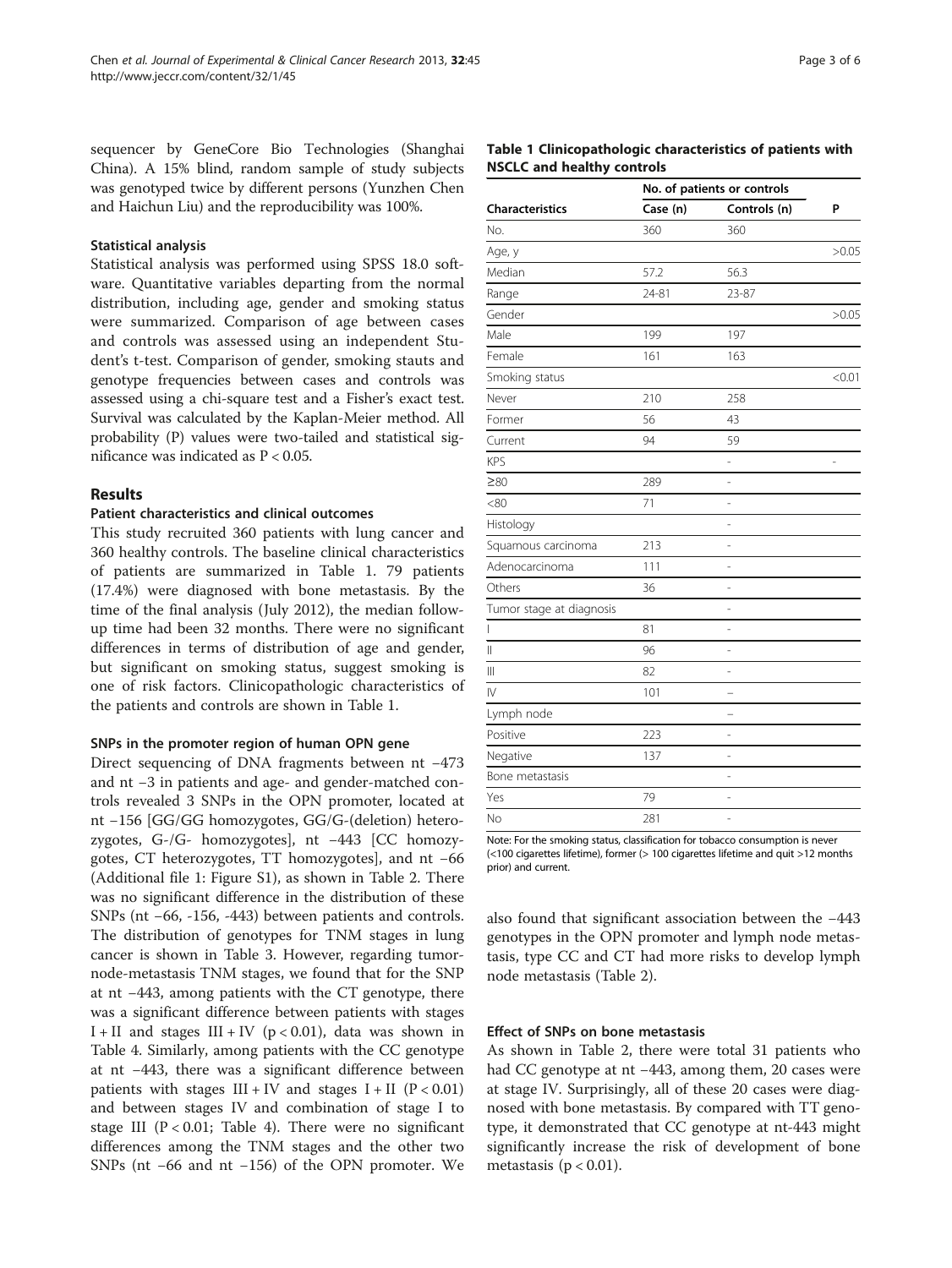|           | <b>Controls</b> | <b>Patients</b> |       | Lung cancer |         |         |                |         |         |  |
|-----------|-----------------|-----------------|-------|-------------|---------|---------|----------------|---------|---------|--|
|           | n               | n               | P     | $LN(+)$     | $LN(-)$ | P       | $BM(+)$        | $BM(-)$ | P       |  |
| $-66$ T/G |                 |                 |       |             |         |         |                |         |         |  |
| Π         | 351             | 356             | 1.00  | 221         | 135     | 1.00    | 77             | 279     | 1.00    |  |
| TG        | 9               | $\overline{4}$  | 0.262 | 2           | 2       | 0.637   | $\overline{2}$ | 2       | 0.211   |  |
| $-156$    |                 |                 |       |             |         |         |                |         |         |  |
| G/G       | 155             | 137             | 1.00  | 83          | 54      | 1.00    | 26             | 96      | 1.00    |  |
| G/GG      | 136             | 150             | 0.094 | 89          | 61      | 0.391   | 39             | 126     | 0.671   |  |
| GG/GG     | 69              | 73              | 0.218 | 48          | 25      | 0.550   | 14             | 59      | 0.855   |  |
| $-443$    |                 |                 |       |             |         |         |                |         |         |  |
| Π         | 153             | 164             |       | 49          | 115     | 1.00    | 23             | 141     | 1.00    |  |
| <b>CT</b> | 163             | 165             | 0.388 | 93          | 72      | < 0.001 | 36             | 129     | 0.084   |  |
| CC        | 44              | 31              | 0.068 | 25          | 6       | < 0.001 | 20             | 11      | < 0.001 |  |

<span id="page-3-0"></span>Table 2 Comparison of OPN promoter between lung cancer patients and healthy controls

Note: LN Lymph node metastasis, BM bone metastasis. P value was calculated by chi-square test and a Fisher's exact test.

# Associations between genotypes in the OPN promoter region and survival

Kaplan-Meier estimates of different genotypes at nt −443 in the OPN promoter were shown in Figure [1](#page-4-0). The survival rates for patients with the C/C genotype were significantly lower than the survival rates for patients with the other two genotypes  $(C/T, T/T)$ , and  $C/T$  genotype was also significantly lower than the survival rates for patients with T/T genotype. There were no significant associations between survival and genotypes at the other sites (nt −156 and nt −66, data not shown).

# **Discussion**

Based on my knowledge, it is first time to report the relationship between OPN polymorphisms and bone metastasis among NSCLC patients. Lots of evidence suggests that OPN plays a role in the regulation of tumor metastasis and that OPN expression is particularly high in metastatic

Table 3 The distribution of genotypes for TNM stages among lung cancer patients

|                         | The TNMs of lung cancer |    |    |     |         |
|-------------------------|-------------------------|----|----|-----|---------|
| Genotypes               | ı                       | Ш  | Ш  | IV  | P       |
| $-66$                   |                         |    |    |     | 0.624   |
| $\top$                  | 81                      | 94 | 81 | 100 |         |
| TG                      | $\cap$                  | 2  |    | 1   |         |
| $-156$                  |                         |    |    |     | 0.711   |
| $\mathsf{G}/\mathsf{G}$ | 35                      | 41 | 40 | 39  |         |
| G/GG                    | 31                      | 36 | 31 | 38  |         |
| GG/GG                   | 15                      | 19 | 11 | 24  |         |
| $-443$                  |                         |    |    |     | < 0.001 |
| $\top$                  | 48                      | 51 | 26 | 39  |         |
| CT                      | 31                      | 41 | 51 | 42  |         |
| CC                      | $\mathfrak{D}$          | 4  | 5  | 20  |         |

Note: P value refers to significance value among all the groups on SNP, and was calculated by person chi-square test.

tumors [\[20-22\]](#page-5-0). OPN is overexpressed in cancers that have a high propensity for forming bone metastases. In bone metastases, OPN is generally associated with the interface between the carcinoma and the bone surface, and this appears to be related to increased bone resorptive activity by osteoclasts [\[23\]](#page-5-0). Moreover, high OPN expression in the primary tumor is associated with early metastasis and poor clinical outcome in human gastric cancer and other cancers [[19,20,24-27\]](#page-5-0).

A recent study suggested that the OPN promoter was associated with NSCLC [\[28](#page-5-0)]. In the present study, we focused on the association of these SNPs with TNM stages of lung cancer, especially for bone metastasis. Although the distribution of genotypes in the OPN promoter was not significantly different between lung cancer patients and healthy controls, there were significant differences in the distribution of genotypes (CC) at nt −443 between patients with stage IV and other stage lung cancer (Table 4). The survival rates for patients with the C/C genotype were significantly lower than the survival rates of the other two genotypes (C/T, T/T; Figure [1\)](#page-4-0).

Recent study proved that the haplotype -443C/-156 G/-66 T is associated with significantly enhanced promoter activity compared to five other allelic variants tested [[29\]](#page-5-0). A recent study on melanoma metastases found that those homozygous for the -443C allele expressed significantly higher levels of OPN mRNA

Table 4 The genotype distribution of nt −443 in the OPN promoter by lung cancer TNM stage

|           | The TNM stages of lung cancer |            |         |                |    |         |  |  |
|-----------|-------------------------------|------------|---------|----------------|----|---------|--|--|
| Genotypes | $1 + 11$                      | $III + IV$ | Р       | $1 + 11 + 111$ | IV | Ρ       |  |  |
| $-443$    |                               |            |         |                |    |         |  |  |
| TT        | 99                            | 65         | 1.000   | 125            | 39 | 1.000   |  |  |
| CT        | 72                            | 93         | 0.003   | 123            | 42 | 0.798   |  |  |
| CC        | 6                             | 25         | < 0.001 | 11             | 20 | < 0.001 |  |  |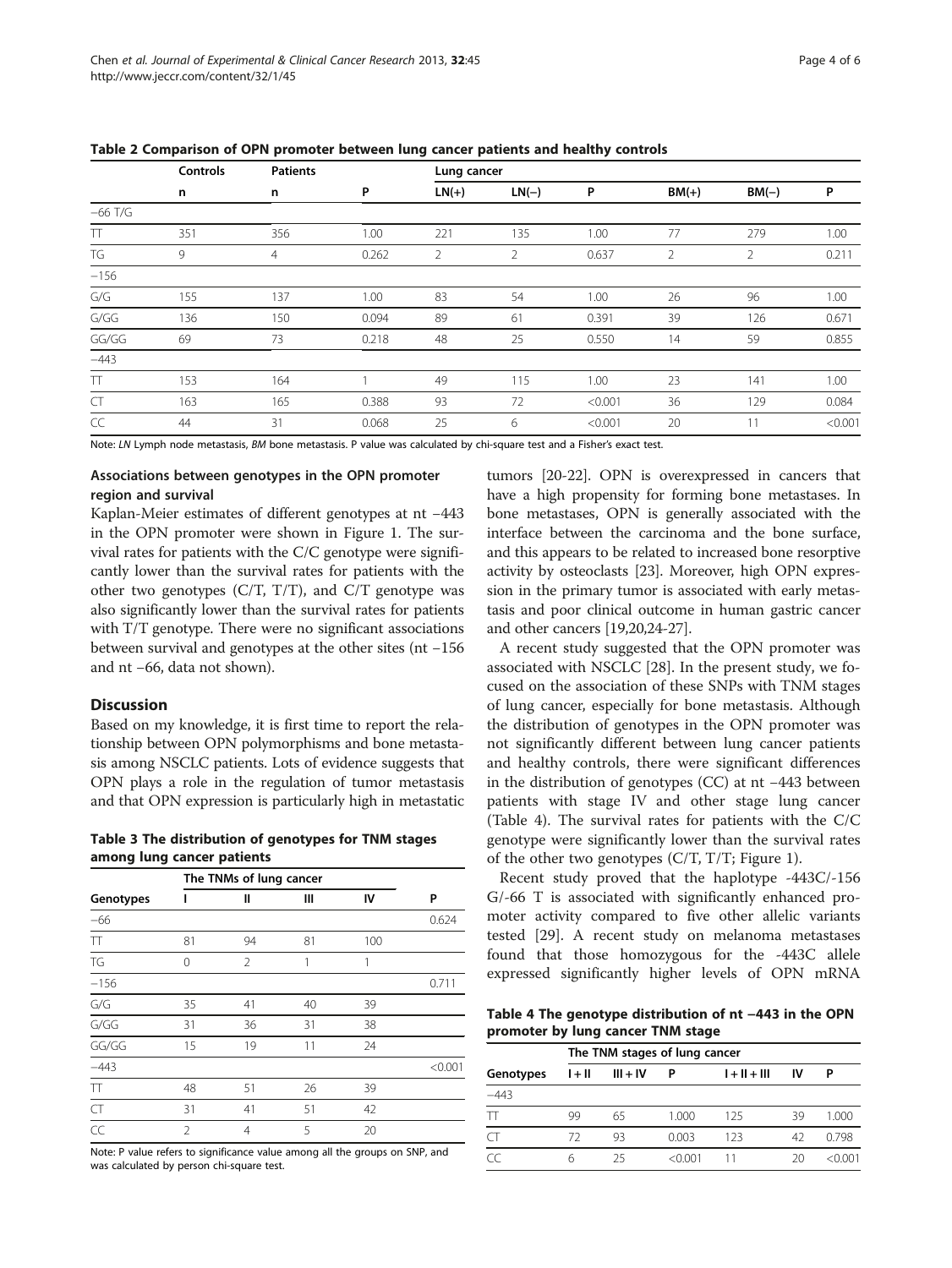<span id="page-4-0"></span>

compared to those that were either heterozygous (CT) or homozygous for the −443 T allele [[30\]](#page-5-0). Transcription factor c-Myb binds to the region of the OPN promoter in an allele-specific manner and induces enhanced activity of the -443C compared to the −443 T OPN promoter [[31\]](#page-5-0). Taken together, these data suggest that the variation at nt −443 in the OPN promoter plays a role in GC progression and metastasis, especially for the CC genotype at nt −443 in the OPN promoter. Whether the polymorphisms of OPN are related to expression of OPN in cancer patients remain unknown. Over-expression of OPN was found in lung cancer samples in a previous study [[16\]](#page-5-0), and the alteration of the −443 T  $\rightarrow$  C promoter region could significantly increase the promoter activity by Dual Luciferase Reporter Assay System [[19\]](#page-5-0).

In the present study, we found that the CT genotype at nt −443 in the OPN promoter showed significant differences between stages  $III + IV$  and stage  $I + II$  lung cancer, but no significant difference between stage IV and sum of other stages of lung cancer (Table [4](#page-3-0)); and for the CC genotype, there was significant difference between stage IV and other single stages or combination of any other stages. The main reason for this may be due to the limited number of patients in CC type subgroups. It is also possible that the CC genotype has more enhanced transcription activity of the region of the OPN promoter compared to CT genotypes [[30\]](#page-5-0). Among total 31 CC genotype patients, 20 patients were diagnosed as bone metastasis, it is extremely high, but there is no significant difference on the ratio of CC type between lung cancer patients and healthy controls. The main reason for this, we hypothesize that OPN is a not key factor for initiating lung cancer, but once the carcinogenesis occurred, OPN will enhance this process effectively, especially for distant metastasis and bone metastasis, which is consistent with previous study. However, the further study is needed to investigate this hypothesis.

There are also some drawbacks in the present study, one of them is because all the subjects are Chinese individuals, the results should be interpreted with caution and need to be confirmed in larger and ethnically divergent population samples. On the other hand, the number of stage IV patients without bone metastasis in the current study is not high enough, so the large-population research is needed to make stronger conclusion about the association between bone metastasis formation and −433 polymorphisms.

## **Conclusions**

In summary, -443C/T of OPN is a potential biomarker for predicting prognosis of lung cancer, especially for bone metastasis.

# Additional file

[Additional file 1: Figure S1.](http://www.biomedcentral.com/content/supplementary/1756-9966-32-45-S1.tiff) Schematic diagram and sequencing data of the OPN promoter. Representative figure for the sequencing analysis on the promoter. The SNP nt −443 has the following alleles: CC, CT, and TT. There is a small insertion at nt-156, which has three alleles: G/G, G/GG, GG/GG. The SNP nt −66 has only one allele: TT.

#### Competing interests

The authors declare that they have no competing interests.